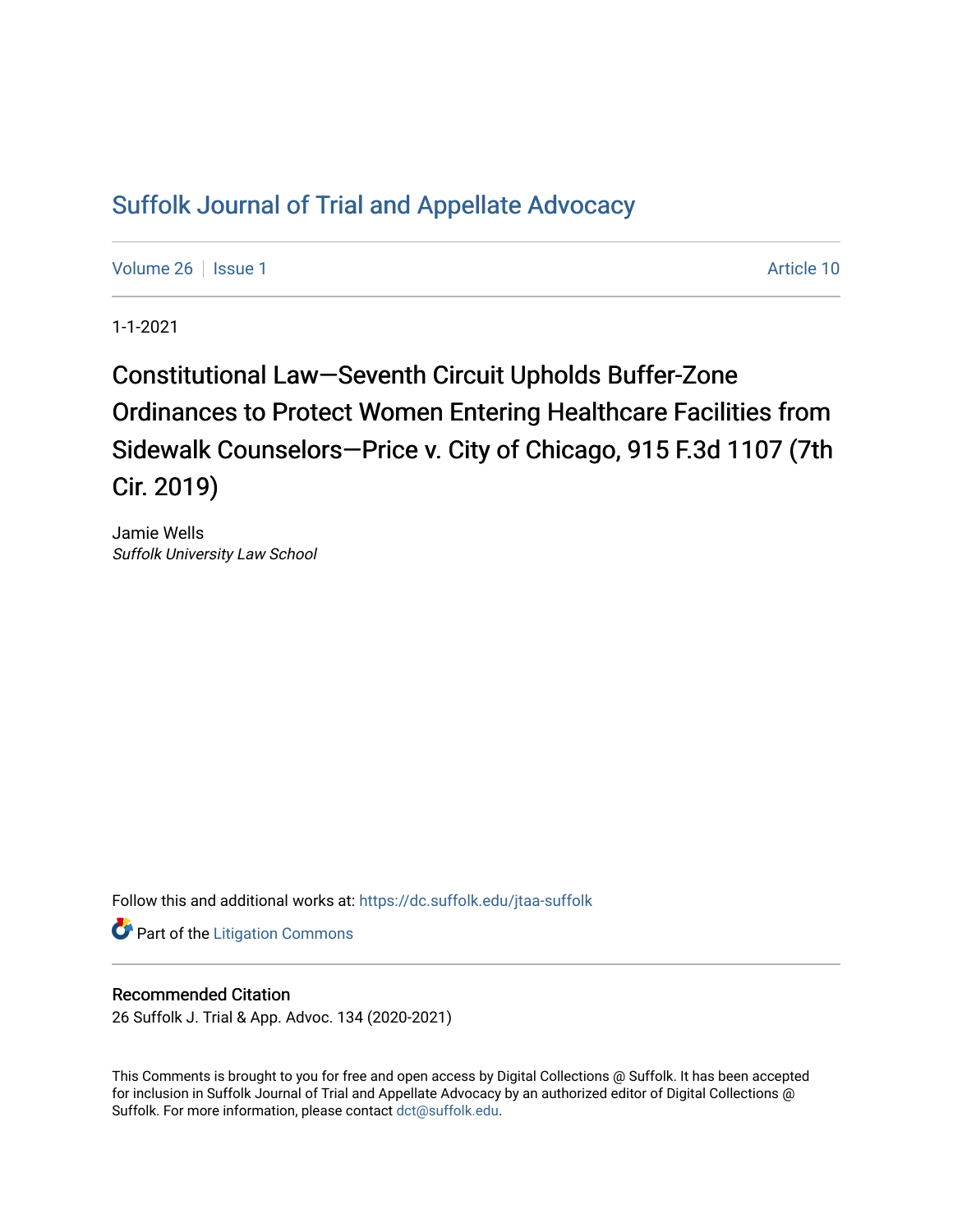## **CONSTITUTIONAL LAW—SEVENTH CIRCUIT UPHOLDS BUFFER-ZONE ORDINANCES TO PROTECT WOMEN ENTERING HEALTHCARE FACILITIES FROM SIDEWALK COUNSELORS—** *PRICE V. CITY OF CHICAGO***, 915 F.3D 1107 (7TH CIR. 2019).**

Since the late twentieth century, courts have grappled with the tension between the First Amendment's right to free speech and the government's desire to provide women with safe, unobstructed access to healthcare facilities that offer birth control and abortion services.<sup>1</sup> To address the interests on both sides of this scale, cities have enacted "buffer zone" ordinances, which make it illegal to approach patients who seek access to such healthcare facilities.<sup>2</sup> In *Price v. City of Chicago*,<sup>3</sup> "sidewalk counselors" asked the Court of Appeals for the Seventh Circuit to strike down a Chicago buffer-zone ordinance given recent Supreme Court decisions that arguably rendered the ordinance unconstitutional.<sup>4</sup> The court, however, affirmed the lower court's decision to uphold the Chicago ordinance, and concluded that the Supreme Court upheld a nearly identical or-

<sup>&</sup>lt;sup>1</sup> *See U.S. CONST. amend. I (delineating right to freedom of speech); Madsen v. Women's* Health Ctr., 512 U.S. 753, 767-68 (1994) (noting states' significant interest in protecting access to abortion); Erin Heger, '*It's All About Power': Mississippi Anti-Choice Group Targets Buffer Zone Ordinance*, REWIRE NEWS (Oct. 18, 2019, 10:57 AM), [https://rewire.news/article/2019/10/18/its-all-about-power-mississippi-anti-choice-group-targets](https://rewire.news/article/2019/10/18/its-all-about-power-mississippi-anti-choice-group-targets-buffer-zone-ordinance/)[buffer-zone-ordinance/](https://rewire.news/article/2019/10/18/its-all-about-power-mississippi-anti-choice-group-targets-buffer-zone-ordinance/) (describing First Amendment claims and competing safety issues); *see also* Sølvi Marie Risøy & Thorvald Sirnes, *The Decision: Relations to Oneself, Authority and Vulnerability in the Field of Selective Abortion*, 10 BIOSOCIETIES 317 (2014) (detailing gravity of decision for women choosing abortion).

<sup>2</sup> *See* Heger, *supra* note 1 (describing history of buffer-zone litigation and referencing casein-chief).

<sup>3</sup> 915 F.3d 1107 (7th Cir. 2019).

<sup>4</sup> *See id.* at 1110 (describing Petitioners' claims for injunctive relief). Petitioners argue that, while the ordinance at issue is nearly identical to that upheld in *Hill v. Colorado*, the Supreme Court's later decisions in *Reed v. Town of Gilbert* and *McCullen v. Coakley* essentially overruled *Hill*. *Id.* at 1111. Thus, the Court should follow the tests for content-neutrality and narrowtailoring from these cases. *Id.*; *see also* Reed v. Town of Gilbert, 576 U.S. 155, 173 (2015) (overturning facially content-based ordinance because it did not meet strict scrutiny); McCullen v. Coakley, 573 U.S. 464, 496 (2014) (overturning content-neutral law because it did not serve legitimate government interest); Hill v. Colorado, 530 U.S. 703, 734-735 (2000) (upholding contentneutral statute although it regulated freedom of speech).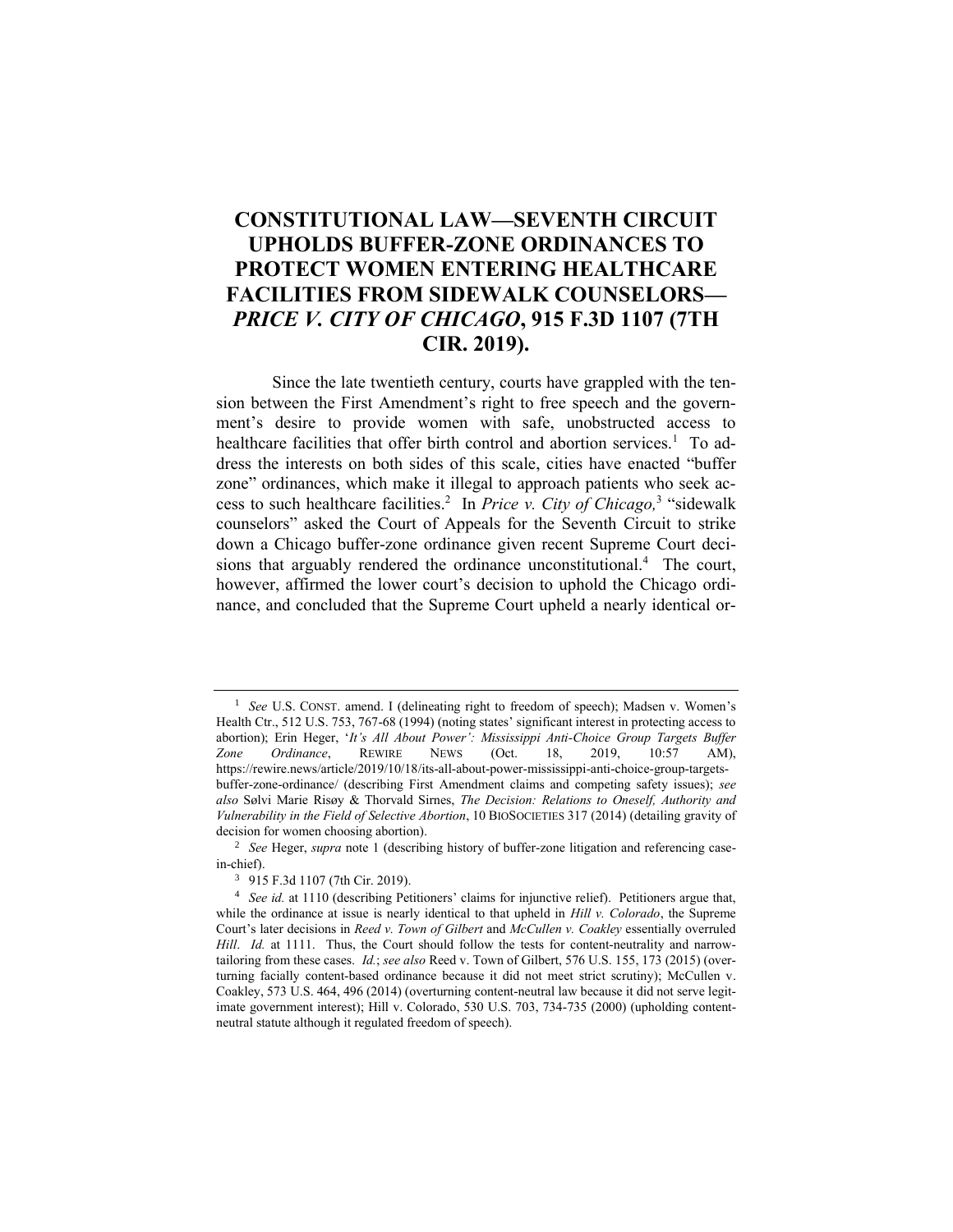dinance in *Hill v. Colorado* that has not yet been overruled by any recent cases. 5

Veronica Price, David Bergquist, Ann Scheidler, and Anna Marie Scinto Mesia regularly stood on the public sidewalks outside of Chicago abortion clinics to inform patients both of the risks associated with abortion procedures and alternative courses of action available to them.<sup>6</sup> To their dismay, in October of 2009, the City of Chicago ("City") "amended the City's disorderly conduct ordinance to prohibit any person from approaching within eight feet of another person near an abortion clinic for the purpose of engaging in the types of speech associated with sidewalk counseling." 7 The ordinance ("Chicago ordinance") effectively banned sidewalk counseling outside of abortion clinics or healthcare facilities.<sup>8</sup> The aforementioned individuals—self-proclaimed "sidewalk counselors"—joined with two pro-life advocacy groups ("Petitioners") to sue the City.<sup>9</sup> They sought declaratory and injunctive relief against the enforcement of the ordinance; they claimed it stifled their ability to engage in their counseling practices and violated their First Amendment right to free speech.<sup>10</sup> Petitioners insisted that they be allowed to approach women at a close proximity as they entered abortion clinics so they could speak in soft, gentle tones and protect the person's privacy.<sup>11</sup>

Petitioners claimed the Chicago ordinance was a "content-based restriction on speech and [was] facially unconstitutional under strict scruti-

<sup>5</sup> *See Price*, 915 F.3d at 1119 (explaining court's holding); *see also Hill*, 530 U.S. at 735 (holding statute which regulated speech was constitutional).

<sup>6</sup> *See Price*, 915 F.3d at 1109-10 (identifying Petitioners).

<sup>7</sup> *See id.* at 1110-11 (describing amendment of City's ordinance).

<sup>&</sup>lt;sup>8</sup> *See id.* (citing to ordinance at issue: CHI. ILL. CODE § 8-4-010(j)(1)). The ordinance provides that a person commits disorderly conduct when he or she:

<sup>[</sup>K]nowingly approaches another person within eight feet of such person, unless such other person consents, *for the purpose of passing a leaflet or handbill to, displaying a sign to, or engaging in oral protest, education, or counseling with such other person in the public way* within a radius of 50 feet from any entrance door to a hospital, medical clinic or healthcare facility.

*Id.* (emphasis added) (outlining ordinance at issue).

<sup>&</sup>lt;sup>9</sup> *See id.* at 1110 (explaining how Petitioners sued City under 42 U.S.C. § 1983).

<sup>10</sup> *See id.* (stating Petitioners' purpose for suit); *see also* U.S. CONST. amend. I (articulating right to free speech).

<sup>&</sup>lt;sup>11</sup> *See Price*, 915 F.3d at 1109-10 (describing tactical need for proximity to people entering abortion clinics). "These conversations must take place face to face and in close proximity to permit the sidewalk counselors to convey a gentle and caring manner, maintain eye contact and a normal tone of voice, and protect the privacy of those involved." *Id.*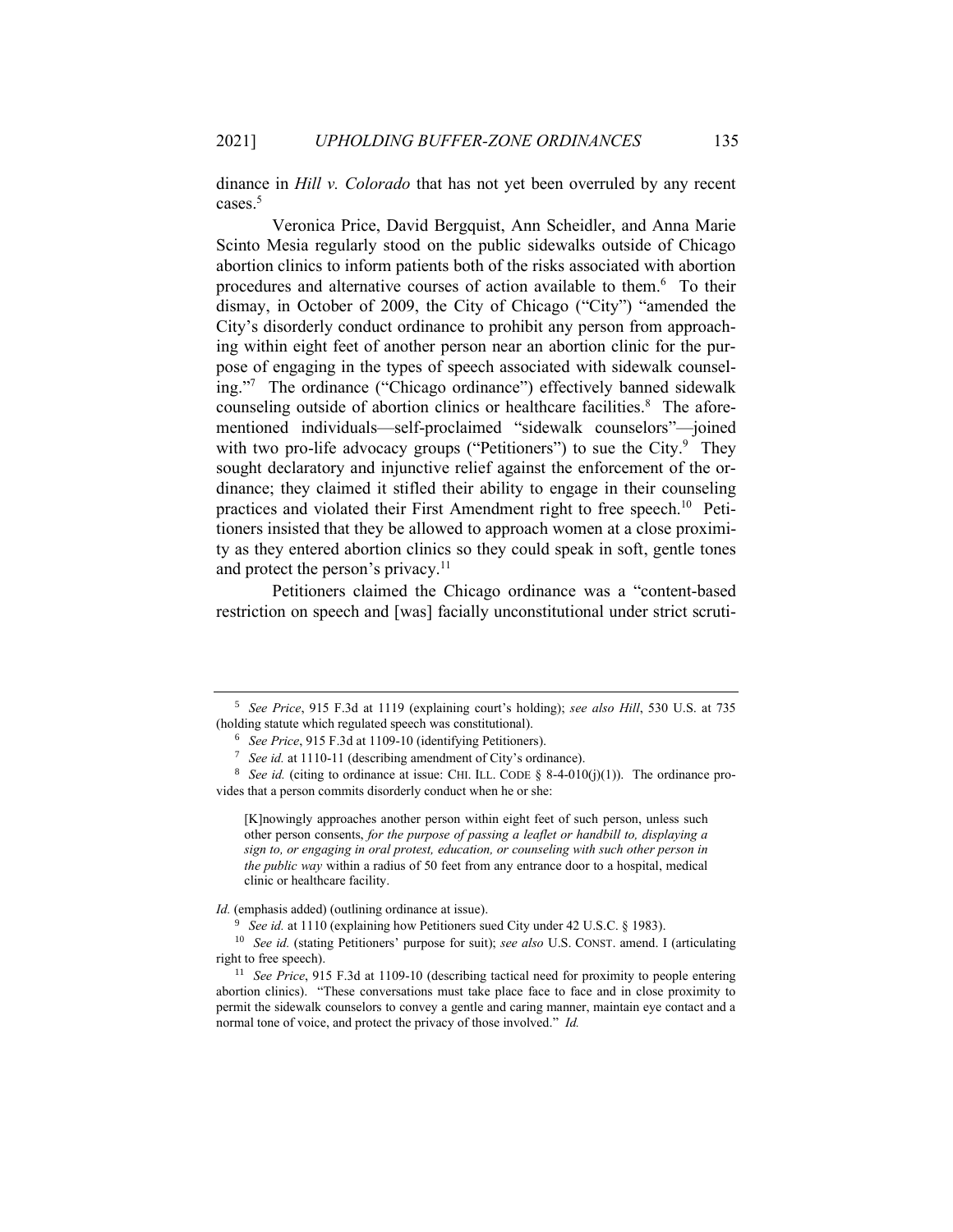ny."<sup>12</sup> Alternatively, they argued that, even if the court applied intermediate scrutiny, the ordinance failed to satisfy the narrow-tailoring requirement for content-neutral restrictions on speech and violated free speech as applied.<sup>13</sup> The lower court dismissed the claim, pursuant to Fed. R. Civ. P. 12(b)(6) and the Supreme Court's rejection of a similar argument for a nearly identical ordinance in *Hill v. Colorado.*<sup>14</sup> This appeal subsequently followed and contested the dismissal.<sup>15</sup> The question then became whether later Supreme Court decisions so undermined the *Hill* decision particularly in terms of its analysis on content-neutrality and narrowtailoring requirements—to justify an abandonment of this precedent.<sup>16</sup> The Court of Appeals for the Seventh Circuit affirmed the lower court's decision, decided that *Hill* still governs, and consequently foreclosed a facial First Amendment challenge to this ordinance.<sup>17</sup>

The First Amendment's right to free speech contravenes with states' Tenth Amendment police power to protect the health and safety of their citizens—with weighty fundamental rights on both sides of the scale.<sup>18</sup> The standard of review for speech restrictions differs depending on whether the restriction is content-based, which requires strict scrutiny, or content-neutral, which calls for intermediate scrutiny.<sup>19</sup> Restrictions are

<sup>15</sup> *See id.* at 1110 (explaining procedural history).

<sup>&</sup>lt;sup>12</sup> *See id.* at 1110-11 (explaining Petitioners' claims). Petitioners raised four claims in total: (1) the ordinance infringes on their right to free speech both facially and as applied, (2) the ordinance is unconstitutionally vague, (3) the City selectively enforces the ordinance, and (4) the ordinance infringes on the Petitioners' state constitutional right to freedom of speech and of assembly. *Id.*

<sup>&</sup>lt;sup>13</sup> See id. (explaining Petitioners' alternative argument). "Their fallback position is that the ordinance flunks the narrow-tailoring requirement of the intermediate test for content-neutral restrictions on speech." *Id.*

<sup>14</sup> *See id*. (articulating court reviews "a rule 12(b)(6) dismissal de novo"); *see also* Hill v. Colorado, 530 U.S. 703, 725, 730 (2000) (finding Colorado statute constitutional because it was both content-neutral and narrowly-tailored).

<sup>16</sup> *See Price*, 915 F.3d at 1111 (discussing Petitioners' argument). "As they see it, however, *Hill* is no longer an insuperable barrier to suits challenging abortion clinic bubble-zone laws. The premise of their claim is that the Court's more recent decisions in *Reed* and *McCullen* have so thoroughly undermined *Hill's* reasoning that we need not follow it." *Id.*

<sup>17</sup> *See id.* at 1119 (holding "*Hill* directly controls, notwithstanding its inconsistency with *McCullen* and *Reed.*") The court further stipulated that "only the Supreme Court can bring harmony to these precedents" and affirmed the district judge's dismissal of facial challenge. *Id.*

<sup>18</sup> *See* U.S. CONST. amend. I (granting free speech); U.S. CONST. amend. X (describing police power); *see also* Madsen v. Women's Health Ctr., 512 U.S. 753, 768 (1994) (establishing protection of abortion access is justifiable use of police powers).

<sup>19</sup> *See* Frisby v. Schultz, 487 U.S. 474, 481(1988) (stating appropriate levels of scrutiny for speech restrictions); *see also* Stephen A. Siegel, *The Origin of the Compelling State Interest Test and Strict Scrutiny*, 48 AM. J. LEGAL HIST. 355, 358-60 (2006) (explaining levels of scrutiny). Siegel discusses the origins of strict scrutiny in *Skinner v. Oklahoma* and *Korematsu v. United States*. Siegal, *supra* note 19, at 359. He emphasizes that the doctrine heightens the standard of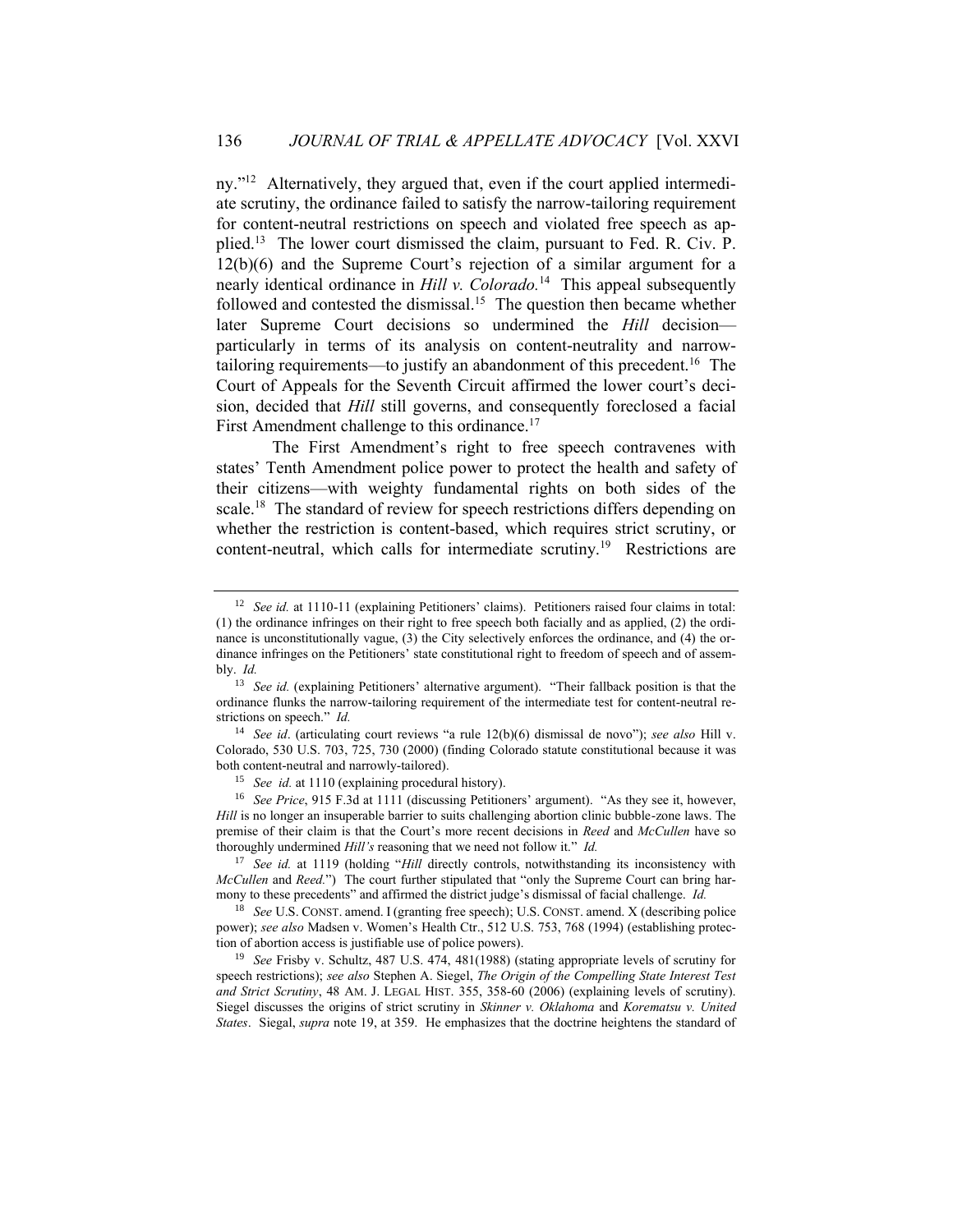content-based when the government targets speech for its particular meaning or message.<sup>20</sup> A restriction is content-neutral when the government adopts the restriction for any reason other than to stifle the message.<sup>21</sup> Restrictions based on the time, place, or manner of speech are a subcategory of content-neutral speech because they do not seek to silence a particular message or meaning; rather, these restrictions regulate where, when, and how a person or entity may communicate a message, without reference to its meaning.<sup>22</sup> To determine content-neutrality in time, place, or manner cases, the government must satisfy the standard set forth in *Ward v. Rock*  Against Racism.<sup>23</sup> This standard requires proving that the restriction is "justified without reference to the content of the regulated speech, that [it is] narrowly tailored to serve a significant governmental interest, and that [it leaves] open ample alternative channels for communication of the information." 24

<sup>21</sup> *See Reed*, 576 U.S. at 163-165 (describing content-neutrality). The government's underlying purpose controls the analysis as to whether a restriction is content-neutral. *Id.* A restriction is content-neutral if the regulation is enacted to serve purposes unrelated to the content of the speech*. Id.* In *Reed*, the Court decided that determining a content-based distinction is a two-part test: whether (1) the restriction is content-based on its face, and (2) the government's purpose or justification is content-based. *Id.* The restriction is content-neutral if it passes both prongs of the test. *Id.*

review courts use in three ways: "[i]t shifts the burden of proof to the government; requires the government to pursue a 'compelling state interest;' and demands that the regulation promoting the compelling interest be 'narrowly tailored.'" Siegal, *supra* note 19, at 356, 359-60 (citing to Skinner v. Oklahoma, 316 U.S. 535 (1942) and Korematsu v. United States, 323 U.S. 213  $(1944)$ ).

<sup>20</sup> *See* Ward v. Rock Against Racism, 491 U.S. 781, 791-92 (1989) (explaining Court's reasoning for determining content-neutrality). A restriction is content-based when "the government has adopted a regulation of speech because of disagreement with the message it conveys." *Id.* at 791; *see also* Reed v. Town of Gilbert, 576 U.S. 155, 164 (2015) (holding facially content-neutral laws can be meaningfully content-based). In *Reed*, the Court explained that strict scrutiny applied to facially content-based laws and to laws that, despite being facially content-neutral, "cannot be 'justified without reference to the content of the regulated speech.'" *Reed*, 576 U.S. at 164 (quoting *Ward*, 491 U.S. at 791). The Court explains that a facially content-based restriction is subject to strict scrutiny, even if the government has a benign justification for it. *Reed*, 576 U.S. at 164.

<sup>22</sup> *See id.* at 170-71 (explaining analysis for content-neutral cases involving time, place, and manner restrictions); *see also* Richard Albert, *Protest, Proportionality, and the Politics of Privacy: Mediating the Tension Between the Right of Access to Abortion Clinics and Free Religious Expression in Canada and the United States*, 27 LOY. L.A. INT'L & COMP. L. REV. 1, 10, 19 (2005) (explaining rationale for classifying restrictions on time, place, and manner of speech as content-neutral).

<sup>23</sup> *See Ward*, 491 U.S. at 791 (identifying standard set forth in case).

<sup>&</sup>lt;sup>24</sup> *See id.* (quoting Clark v. Cmty. for Creative Non-Violence, 468 U.S. 288, 293 (1984)); Heffron v. Int'l. Soc'y. for Krishna Consciousness, Inc., 452 U.S. 640, 647-48 (1981) (quoting Virginia Pharmacy Bd. v. Virginia Citizens Consumer Council, 425 U.S. 748, 771 (1976)). These cases establish that: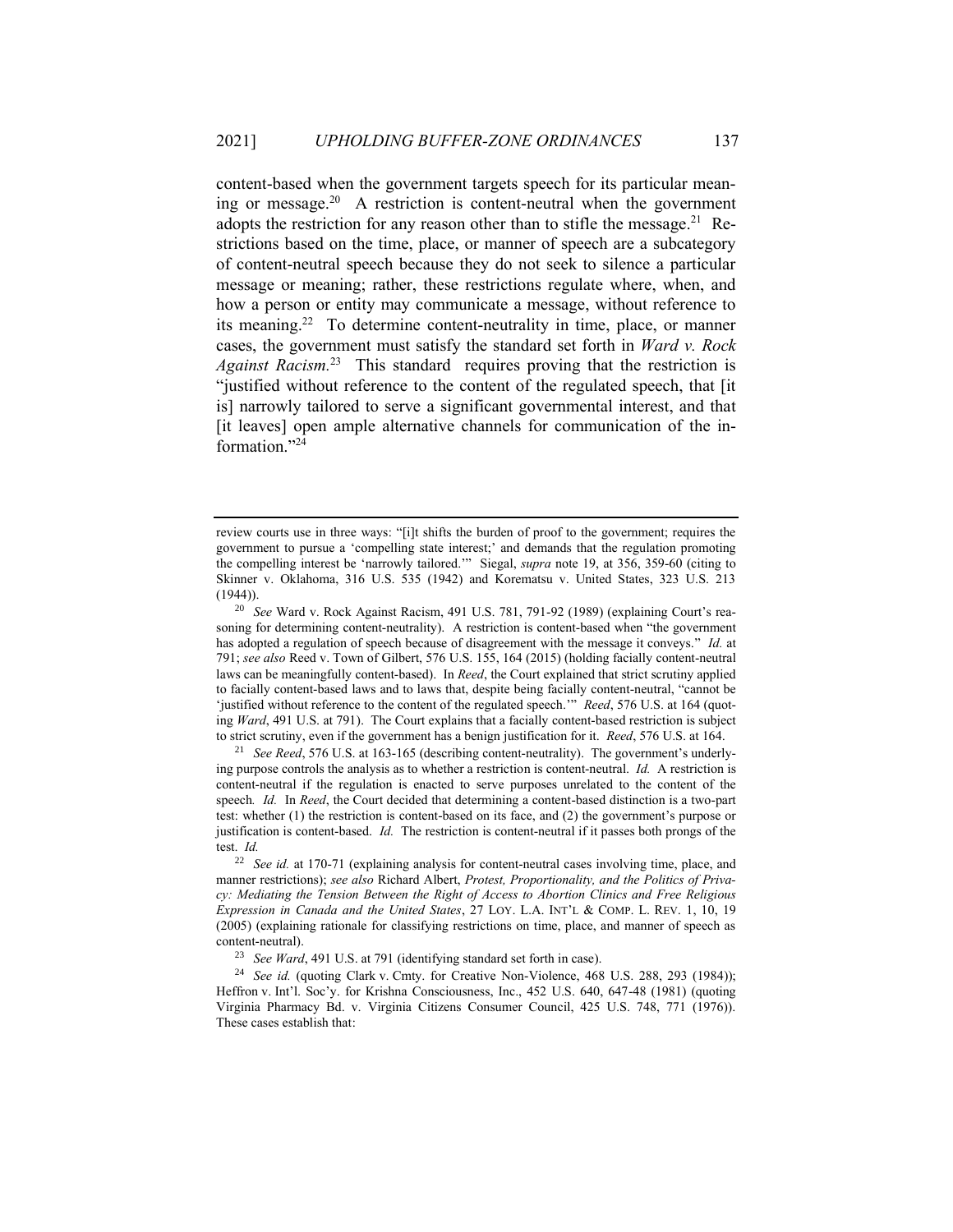Applying this standard in *Hill v. Colorado*, the Supreme Court upheld an ordinance that provided an eight-foot buffer zone around patients entering abortion or healthcare facilities wherein no person could approach patients for the purpose of counseling, educating, or leafletting.<sup>25</sup> The majority declared the ordinance content-neutral because it neither discriminated among viewpoints nor restricted "any subject matter that may be discussed by a speaker." 26 Justice Scalia's dissenting opinion attacked the majority's application of the *Ward* standard, and argued that the buffer zone was a content-based restriction because it targeted speech that "communicates a message of protest, education, or counseling."<sup>27</sup> Additionally, Justice Scalia's dissent stated that the actual underlying governmental interest was to protect a nonexistent "right to be let alone." 28

Since *Hill*, the Supreme Court has decided similar cases on narrower grounds*,* compelling some to question whether these subsequent decisions have rendered *Hill* obsolete in abortion-speech cases.<sup>29</sup> The Court upheld the content-neutrality of a similar buffer zone in *McCullen v. Coakley*, but decided the thirty-five-foot radius prevented pro-life advocates from accessing the sidewalk adjacent to the driveway, and consequently "burden[ed] substantially more speech than necessary" to achieve the gov-

 $\frac{28}{28}$  *See id.* at 741 (Scalia, J., dissenting) (providing theory for government interest at issue); *see also* Alan K. Chen, *Statutory Speech Bubbles, First Amendment Overbreadth, and Improper Legislative Purpose*, 38 HARV. C.R.-C.L. L. REV. 31, 31-32, 38 (2003) (arguing Court wrongly decided that restriction in *Hill* was content-neutral).

<sup>[</sup>E]ven in a public forum, the government may impose reasonable restrictions on the time, place, or manner of protected speech, provided the restrictions 'are justified without reference to the content of the regulated speech, that they are narrowly tailored to serve a significant governmental interest, and that they leave open ample alternative channels for communication of the information.

*See Ward*, 491 U.S. at 791.

<sup>25</sup> *See* Hill v. Colorado, 530 U.S. 703, 707, 712-13 (2000) (explaining effect of statute and holding of lower court, respectively).

<sup>&</sup>lt;sup>26</sup> *See id.* at 723 ("Rather, it simply establishes a minor place restriction on an extremely broad category of communications with unwilling listeners.")

<sup>27</sup> *See id.* at 744 (Scalia, J., dissenting) (rejecting majority's reasoning). Justice Scalia explains that not only was the ordinance content-based, but the majority also improperly considered the government interest of protecting the "right to be let alone." *Id.* at 744, 751-52.

<sup>29</sup> *See* Brief of *Amicus Curiae* Justice and Freedom Fund in Support of Petitioners at 9-11, Price v. Chicago, 915 F.3d 1107 (2019) (7th Cir. 2019) (No. 18-1516) LEXIS 2506, at \*9 (explaining how *McCullen* and *Reed* changed standard for content-based restrictions); *see also* Zachary J. Phillipps, Note, *The Unavoidable Implication of McCullen v. Coakley: Protection Against Unwelcome Speech is Not a Sufficient Justification for Restricting Speech in Traditional Public Fora*, 47 CONN. L. REV. 937, 969 (2015) (explaining sufficient basis for Court's decision that *McCullen* overrules *Hill*).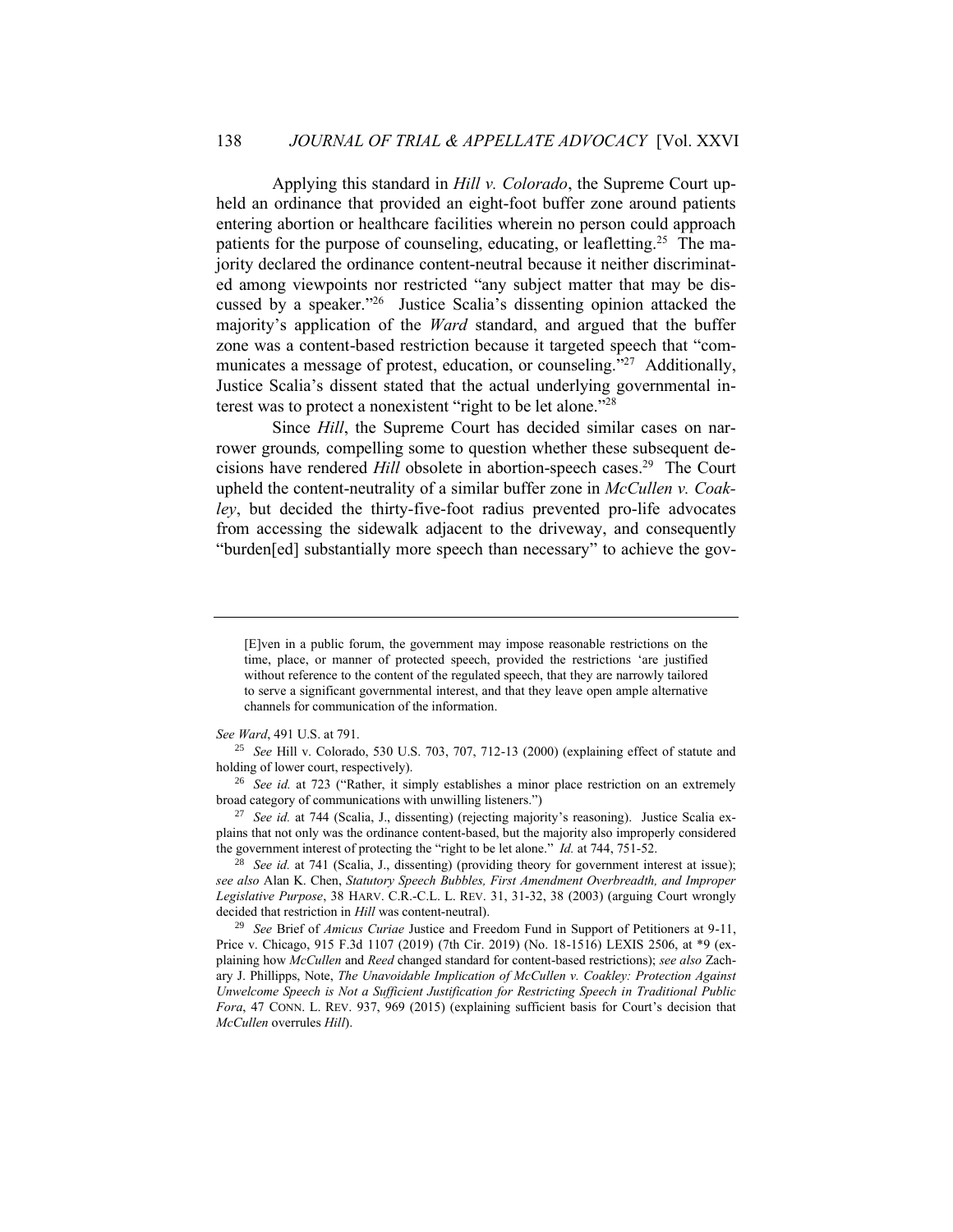ernment's interests.<sup>30</sup> In deciding that this ordinance was not narrowly tailored, the Court gave much import to the fact that the state had too eagerly foregone alternative measures that would have burdened speech to a substantially lesser degree.<sup>31</sup> Shortly after *McCullen* limited the narrowtailoring component set by *Hill*, the Court in *Reed v. Town of Gilbert* proceeded to expand the basis for labeling a restriction content-based. 32 In *Reed*, the Court decided that even a restriction that is content-neutral on its face can be deemed content-based if the law "cannot be 'justified without reference to the content of the regulated speech.<sup>"33</sup> The Court explained that any restriction targeting specific subject matter is content-based, even if it does not discriminate among viewpoints within that subject matter. $34$ The Court's decisions in *McCullen* and *Reed* have substantially undermined the force of *Hill* in determining both whether a restriction is contentbased and whether a restriction is sufficiently narrowly-tailored.<sup>35</sup> For these reasons, Petitioners unsuccessfully argued that the Court should apply the *McCullen* and *Reed* standards and reverse the lower court's decision to uphold the Chicago ordinance.<sup>36</sup>

[E]nact legislation similar to the federal Freedom of Access to Clinic Entrances Act of 1994 (FACE Act) . . . which subjects to both criminal and civil penalties anyone who "by force or threat of force or by physical obstruction, intentionally injures, intimidates or interferes with or attempts to injure, intimidate or interfere with any person because that person is or has been, or in order to intimidate such person or any other person or any class of persons from, obtaining or providing reproductive health services.

*Id.* at 491. Similarly, if the City is concerned about harassment, it "could also consider an ordinance such as the one adopted in New York City that not only prohibits obstructing access to a clinic, but also makes it a crime 'to follow and harass another person within 15 feet of the premises of a reproductive health care facility.'" *Id.* 

<sup>32</sup> *See* Reed v. Town of Gilbert, 576 U.S. 155, 164-65 (2015) (expanding analysis for content-based determination).

<sup>34</sup> *See id.* at 169 (explaining content-based regulations and providing examples of speech regulation targeted at specific subject matter).

<sup>35</sup> *See* Price v. Chicago, 915 F.3d 1107, 1119 (7th Cir. 2019) (noting *Reed* and *McCullen* "have deeply shaken *Hill's* foundation").

<sup>36</sup> *See* Petition for a Writ of Certiorari at 23, Price v. Chicago, 915 F.3d 1107 (7th Cir. 2019) (No. 18-1516) LEXIS 2068, at \*13 (explaining Petitioners' argument that "*Hill* is in irreconcilable conflict with this Court's more recent First Amendment decisions, including *Reed* and *McCullen*"). The Supreme Court subsequently denied certiorari on July 2, 2020. *See* Price v. City of Chicago, No. 18-1516, 2020 U.S. LEXIS 3527 (U.S. 2020).

<sup>30</sup> *See* McCullen v. Coakley, 573 U.S. 464, 490 (2014) (outlining Court's holding). Petitioners explained that they could not distinguish between patients with whom they wished to speak to and mere passersby before the thirty-five-foot buffer zone began, which prevented them from engaging in this type of speech at all. *Id.* at 487.

<sup>31</sup> *See id.* at 492-94 (discussing alternative, less restrictive means of achieving goal). For example, the City could:

<sup>33</sup> *See id.* at 165 (quoting Ward v. Rock Against Racism, 491 U.S. 781, 791 (1989)).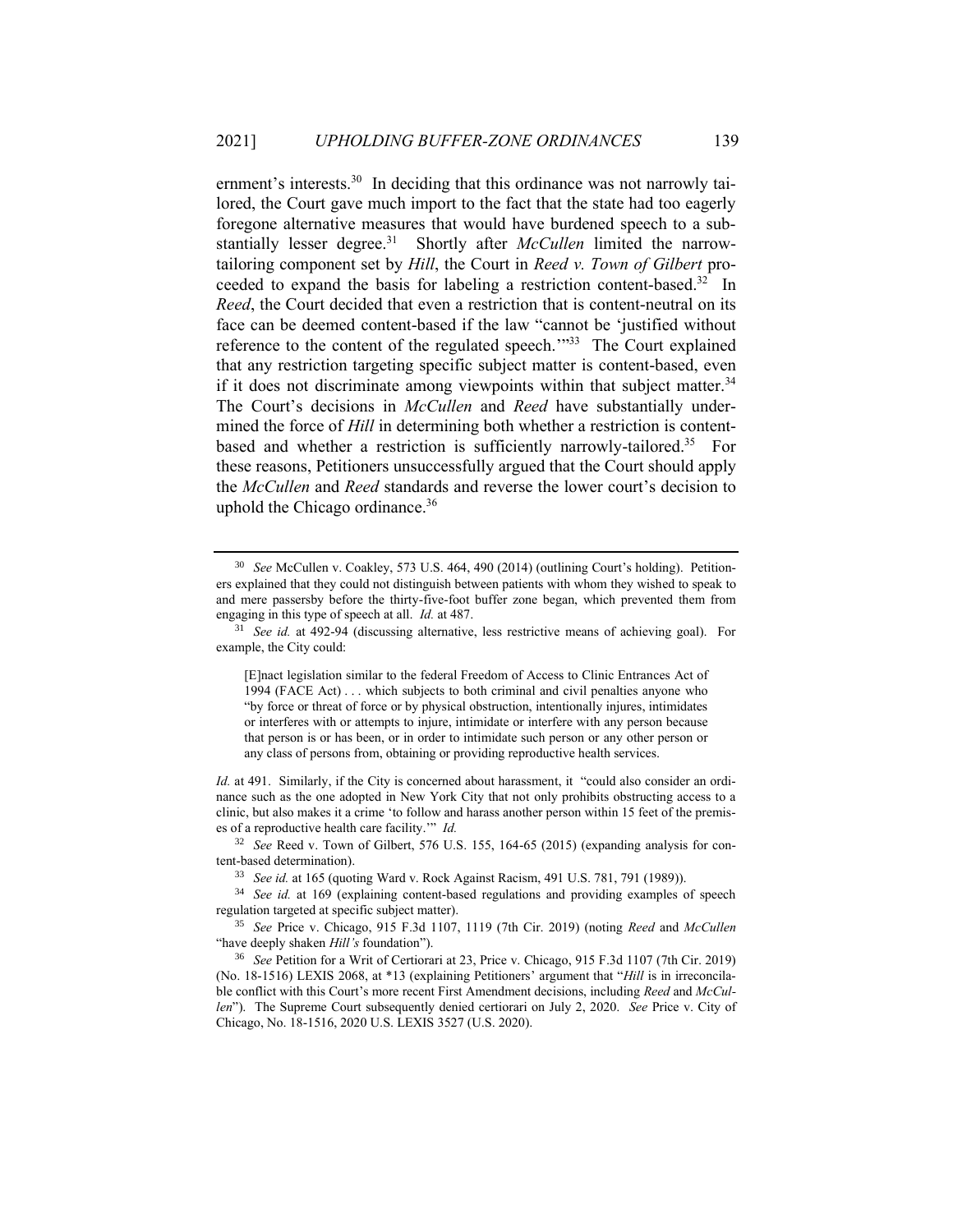In *Price v. City of Chicago*, the Petitioners' argument depended on the court abandoning the *Hill* precedent in favor of the standards set forth in *Reed* and *McCullen*. 37 The court first addressed the Petitioners' stance by noting that while "[t]he [Supreme] Court's intervening decisions have eroded *Hill's* foundation . . . the case still binds [this court]; only the Supreme Court can say otherwise."<sup>38</sup> Next, the court emphasized the urgency and importance of free speech and acknowledged that the time and place of the speech at issue here was the most protected type.<sup>39</sup> Despite the Supreme Court's acknowledgement of the significance of this type of speech, it has historically applied the intermediate standard of scrutiny to abortion speech. $40$  Accordingly, this court did the same. $41$ 

The court subsequently analyzed relevant Supreme Court decisions and acknowledged that *Hill* directly conflicts with *Reed* and *McCullen* in two critical ways: (1) its facial analysis failed to satisfy the tests set out in *Reed* and *McCullen*, <sup>42</sup> and (2) those later cases that explicitly rejected *Hill's* narrow-tailoring process.<sup>43</sup> Nevertheless, the court concluded that, because *Hill* is the controlling law and the Supreme Court has not overruled it's decision, the court's analysis of the matter at hand is controlled by *Hill.*<sup>44</sup> Furthermore, because *Hill's* narrow-tailoring analysis "was highly general-

<sup>40</sup> *See id.* (justifying decision to apply intermediate level of scrutiny). "To date, the Supreme Court has applied the intermediate standard of scrutiny to abortion-clinic buffer zones, with mixed results." *Id.*

<sup>42</sup> *See* Price, 915 F.3d at 1117-18 (explaining how *Hill's* facial analysis contradicted *Reed*  and *McCullen). Hill's* facial analysis fails to satisfy the *McCullen* test because it determined that an ordinance requiring law enforcers to examine the content of the message can still be contentneutral, an idea explicitly rejected by *McCullen*. *Id.* at 1118. *Hill* predicated its decision of content-neutrality on the fact that the restrictions did not distinguish between viewpoints, but *Reed* explicitly stated that the "lack of viewpoint or subject-matter discrimination does not spare a facially content-based law from strict scrutiny." *Id.* (citing Reed v. Town of Gilbert, 576 U.S. 155, 164-65 (2015)). *Hill* also failed to satisfy *McCullen's* facial analysis because it accepted the speech's harmful effect on the listener as a reasonable justification. *Id.*

<sup>43</sup> *See id.* (describing how *Hill's* narrow-tailoring analysis failed *Reed* and *McCullen* standards). *Hill* justified the restriction because the alternative methods of achieving this interestwhich were less burdensome on speech—were harder to enforce. *Id.* at 1118. *McCullen,* however, explicitly rejected this as an acceptable factor in a narrow-tailoring analysis. *Id.* 

<sup>44</sup> *See id.* at 1119 (reiterating only Supreme Court can overrule *Hill*). "*Hill* directly controls, notwithstanding its inconsistency with *McCullen* and *Reed*. Only the Supreme Court can bring harmony to these precedents." *Id.*

<sup>37</sup> *See Price*, 915 F.3d at 1111 (describing basis of Petitioners' argument).

<sup>38</sup> *See id.* (citing State Oil Co. v. Khan, 522 U.S. 3, 20 (1997)).

<sup>&</sup>lt;sup>39</sup> *See id.* at 1112 (explaining this type of speech is most protected on public sidewalks). "That the sidewalk counselors seek to reach women as they enter an abortion clinic— at the last possible moment when their speech may be effective— 'only strengthens the protection afforded [their] expression."" *Id.* (quoting McIntyre v. Ohio Elections Comm'n, 514 U.S. 334, 347  $(1995)$ ).

<sup>41</sup> *See id.* (noting court applied same standard of scrutiny).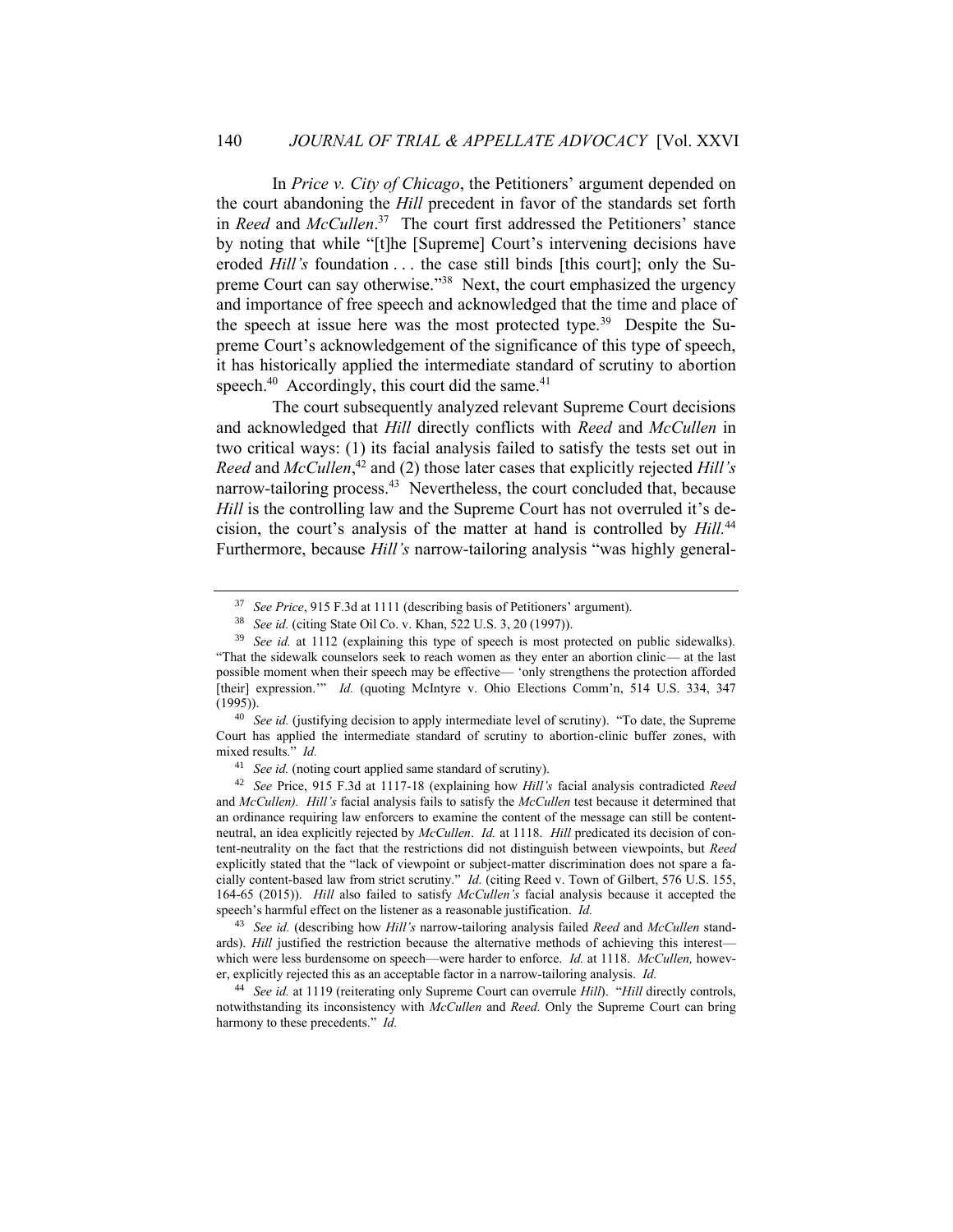ized," the court noted that remanding this case for a fact-specific, narrowtailoring analysis would "deny *Hill's* controlling force." 45 In showing deference to *Hill's* power, the court emphasized that denying remand would avoid creating a circuit split.<sup>46</sup>

The court in *Price v. Chicago* was correct in upholding the ordinance out of deference to the *Hill* standard; however, the court should have gone a step further to address how the Chicago ordinance at issue would prevail—even if the Supreme Court abandoned the *Hill* standard in favor of *Reed* and *McCullen*. 47 Even though the Court in *Reed* unquestionably particularized the test for content-neutrality after *Hill*, the Chicago ordinance would still pass this test.<sup>48</sup> Reed explicitly noted that a restriction can be content-based because it either restricts particular viewpoints or prohibits public discussion of an entire topic or purpose.<sup>49</sup> The appellants in *Reed* argued that *Hill* only addressed the first of these possibilities.<sup>50</sup> Hill's failure to address the second option, however, is immaterial as applied to *Price* because the Chicago ordinance does not restrict speech based on any topic or purpose. 51 Petitioners want the court to expand the meaning of "purpose" to include broad categories of linguistic objectives such as informing,

[P]recedents have also recognized a separate and additional category of laws that, though facially content-neutral, will be considered content-based regulations of speech: laws that cannot be "justified without reference to the content of the regulated speech," or that were adopted by the government 'because of disagreement with the message [the speech] conveys.

*Id.* at 164. Courts must first determine whether a restriction is content-based on its face before analyzing a law's justification or purpose; if it is content-based on its face, it must withstand strict scrutiny regardless of its purpose. *Id.* at 165.

[A] speech regulation is content-based if the law applies to particular speech because of the topic discussed or the idea or message expressed . . . A regulation that targets a sign because it conveys an idea about a specific event is no less content-based than a regulation that targets a sign because it conveys some other idea.

*Id.* at 171.

<sup>45</sup> *See id.* (providing rationale for rejecting remand).

<sup>46</sup> *See id.* (explaining that remanding would create circuit split).

<sup>47</sup> *See Price,* 915 F.3d at 1119 (affirming lower court's holding and noting Supreme Court must be one to overrule *Hill*).

<sup>48</sup> *See* Reed v. Town of Gilbert, 576 U.S. 155, 162-63 (2015) (reversing and deciding lower court misapplied *Hill's* content-neutrality standard). Relying on *Hill*, the lower court deemed the restriction at issue content-neutral because the city's rationale for restricting the speech was not due to a disagreement with the message and it was unrelated to the content of the message. *Id.* The Supreme Court reversed this decision, noting that:

<sup>49</sup> *See id.* at 167-71 (explaining content-neutrality standard).

<sup>50</sup> *See id.* (explaining content-neutrality standard).

<sup>51</sup> *See Price*, 915 F.3d at 1110 (summarizing ordinance at issue).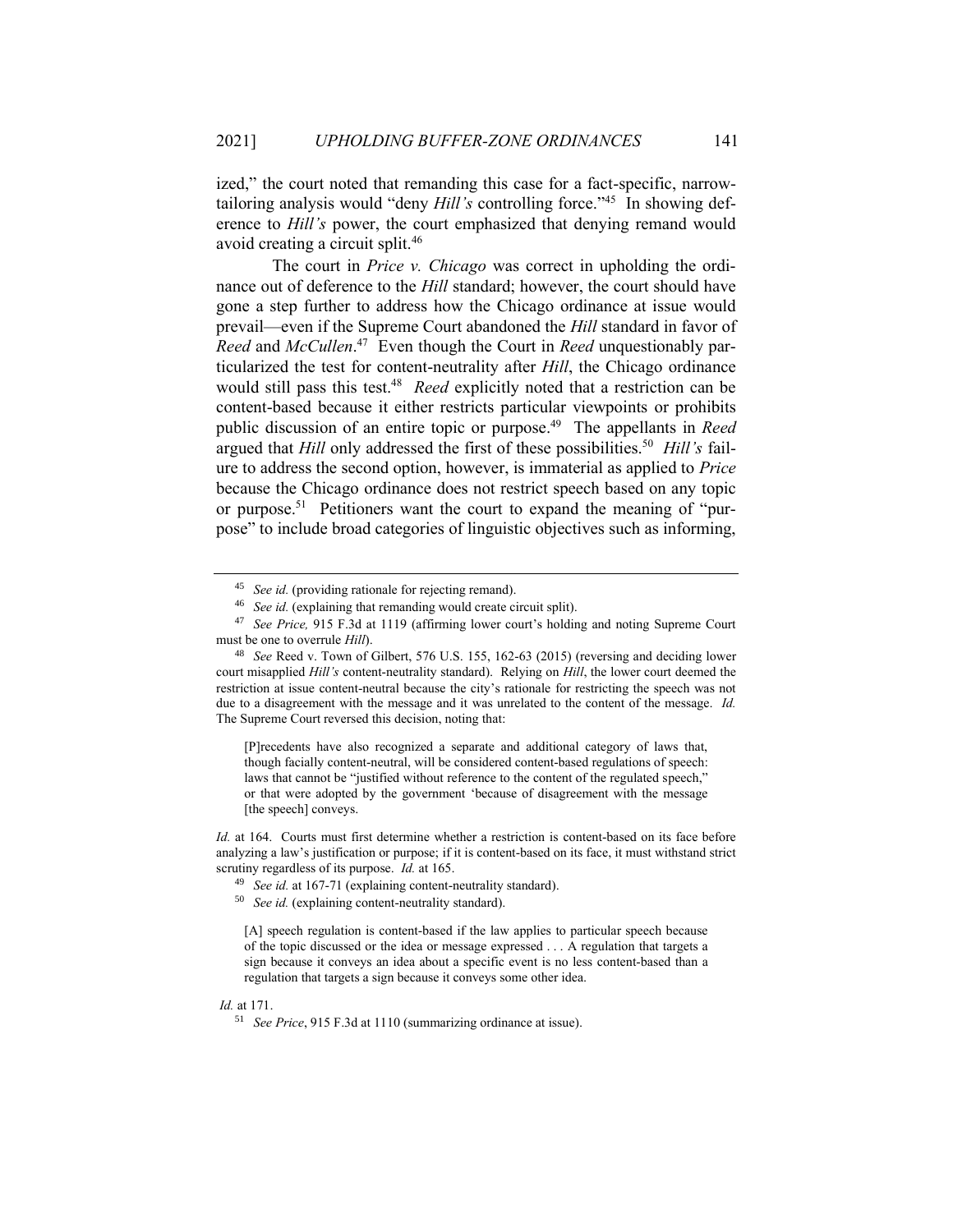educating, or leafletting—all of which the Chicago ordinance specifically includes. 52 This interpretation, however, broadens the meaning of "purpose" beyond that intended in the *Reed* opinion and contradicts the reason behind a content-based determination in the first place.<sup>53</sup> Courts employ a content-based distinction primarily to trigger strict scrutiny for government restrictions that discriminate in ways that are likely to censor particular viewpoints.<sup>54</sup> The Chicago ordinance targets the mode of the communication, not the content of the speech, and is therefore correctly categorized as a content-neutral time, place, or manner restriction.<sup>55</sup> Similarly, Petitioners argue that *McMullen* contradicts *Hill* by asserting that a restriction is content-based anytime a law enforcement officer has to determine the content of speech to know if it is prohibited.<sup>56</sup> This distinction, however, is overly broad and irrelevant to the analysis of the Chicago ordinance because an officer would not have to listen to the content of speech to determine whether a sidewalk counselor was passing a leaflet or educating a stranger.<sup>57</sup>

<sup>55</sup> *See* Brief for Defendants-Appellees at 16, Price v. Chicago, 915 F.3d 1107 (7th Cir. 2019) (No. 17-2196), 2017 WL 6550745, at \*5 (arguing ordinance is based on mode of communication, not content); *see also* Richard Albert, *supra* note 22, at 10 (explaining time, place, and manner restrictions' classification as content-neutral). Albert discusses that there are contexts in which speech is so "'interlaced with burgeoning violence' as to fall outside the protections of the First Amendment. Albert, *supra* note 22, at 10.Therefore, it follows that people do not have an inalienable right "to engage in such activity whenever, however, and wherever they please" and that "no one has the right to impose even 'good' ideas on unwilling recipients of the message." Albert, *supra* note 22, at 10.

<sup>56</sup> *See* Brief for Defendants-Appellees, *supra* note 55, at 19-20 (describing fault in Petitioners' reasoning). The City of Chicago argued that Petitioners were wrong to say *McCullen* overruled *Hill* on content-neutrality because the *McCullen* Court did not contradict *Hill* as there was nothing unconstitutional about law enforcers conducting a "cursory examination" to determine the purpose of speech. *Id.* The Court in *Hill* used an example of a common and innocuous instance of a law enforcer using a "cursory examination" to distinguish between picketing and casual conversation. *Id.* 

<sup>57</sup> *See id.* (emphasizing futility of Petitioners' argument).

<sup>52</sup> *See* Brief for Petitioner at 25, Price v. Chicago, 915 F.3d 1107 (7th Cir. 2019) (No. 18- 1516) LEXIS 2068, at \*8 (explaining Petitioners' interpretation of term "purpose"); *see also* CHI. ILL. CODE § 8-4-010(j)(1) (2009) (summarizing ordinance at issue). The ordinance restricts the conduct of individuals seeking to approach patients of a healthcare facility absent clear consent from the individual. CHI. ILL. CODE  $\S$  8-4-010(j)(1). The ordinance does not restrict the topics that may be discussed with those patients. CHI. ILL. CODE  $\S$  8-4-010(j)(1).

<sup>53</sup> *See* Brief for Petitioner, *supra* note 52, at 25 (rejecting expansion of "purpose" definition).

<sup>54</sup> *See* Hill v. Colorado, 530 U.S. 730, 723 (2000) (discussing purpose of content-based determination). The majority highlighted the point Justice Scalia's raised in his dissenting opinion that "the vice of content-based legislation in this context is that it 'lends itself' to being 'used for invidious thought-control purposes.'" *Id.*; *see also* Reed v. Town of Gilbert, 576 U.S. 155, 181-82 (2015) (Kagan, J., concurring) (explaining rationale for applying strict scrutiny to content-based restrictions). Justice Kagan explained that the purpose of applying strict scrutiny to facially content-based restrictions is to address any "realistic possibility that official suppression of ideas is afoot." *Reed*, 576 U.S. at 181-82 (citing R.A.V. v. City of St. Paul, 505 U.S. 377, 390 (1992)).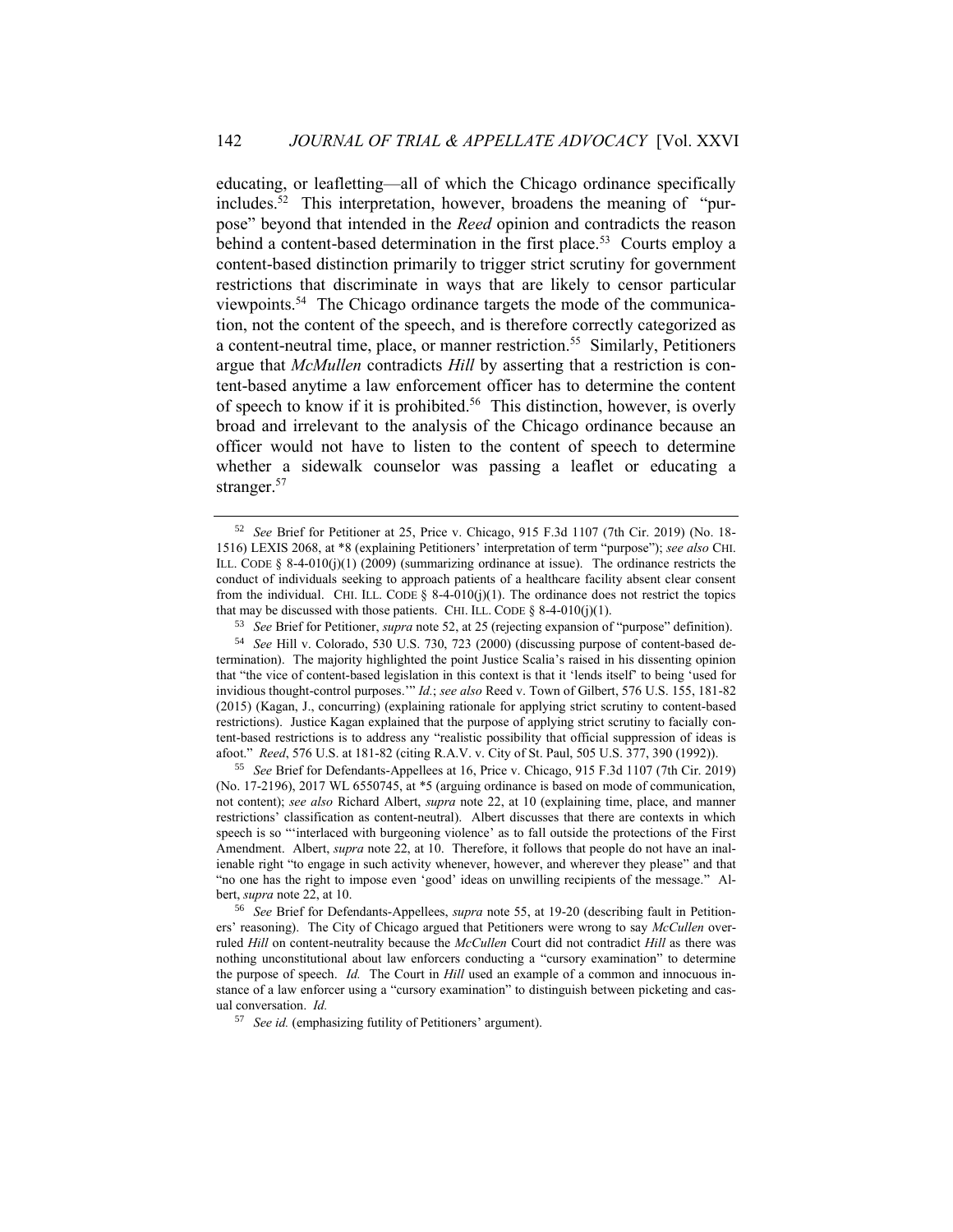The Court should have also acknowledged that, even though *Hill's*  narrow-tailoring test is undeniably different from the Petitioners' preferred McCullen test, the Chicago ordinance still satisfies both.<sup>58</sup> Petitioners focus narrowly on the stark contradictions between *Hill* and *McCullen* regarding whether a state can justify its restrictions based on concerns about the effect on listeners and the difficulty of enforcing alternative measures.<sup>59</sup> Petitioners fail to see, however, that even without these additional justifications, the Chicago ordinance largely satisfies the *McCullen* standards.<sup>60</sup> The Court decided the ordinance in *McCullen* was not narrowly tailored because the thirty-five-foot buffer zone was so large that sidewalk counselors could not distinguish patients from passersby, which prevented them from addressing patients altogether.<sup>61</sup> Thus, this restriction prevented more speech than was necessary to achieve the government's objective. $62$  While the thirty-five-foot buffer zone in *McCullen* effectively prevented sidewalk counseling altogether, the much smaller radius at issue here renders that concern immaterial and arguably demonstrates the exact type of narrow tailoring required to resolve the over-breadth issue in *McCullen*. 63 In fact, the majority in *McCullen* suggests that to narrowly tailor their restrictions,

<sup>58</sup> *See* Price v. City of Chicago, 915 F.3d 1107, 1118 (7th Cir. 2019) (noting *Hill's* narrowtailoring test conflicts with that of *McCullen*'s).

<sup>59</sup> *See id.* at 1118 (discussing inconsistencies between *Reed* and *McCullen* compared with *Hill*); *see also* McCullen v. Coakley, 573 U.S. 464, 481 (2014) (disqualifying effect on listener as justification for restriction).

<sup>60</sup> *See* Brief for Petitioners at 35, Price v. Chicago, 915 F.3d 1107 (7th Cir. 2019) (No. 18- 1516), 2017 WL 6550745, at \*22-23 (explaining justifications *Hill* uses that *Reed* later bars); *see also McCullen*, 573 U.S. at 480 (noting limitations of *McCullen* narrow-tailoring requirements). *McCullen* explicitly notes that a content-neutral law does not become content-based due to its disproportionate impact on certain topics. *McCullen*, 573 U.S. at 480*.*

<sup>61</sup> *See McCullen*, 573 U.S. at 487 (describing effect of thirty-five-foot buffer zone).

<sup>62</sup> *See id.* (explaining consequence of restriction).

<sup>63</sup> *See* CHI. ILL. CODE § 8-4-010(j)(1) (2009) (establishing ordinance's limit at 50-foot radius from facility's entrance). *Compare McCullen*, 573 U.S. at 471 (providing statute at issue and demonstrating larger radius of protection). The ordinance at issue in *McCullen* protects a much larger radius that extends in a rectangle from multiple points in the property; it states:

No person shall knowingly enter or remain on a public way or sidewalk adjacent to a reproductive health care facility within a radius of 35 feet of any portion of an entrance, exit or driveway of a reproductive health care facility or within the area within a rectangle created by extending the outside boundaries of any entrance, exit or driveway of a reproductive health care facility in straight lines to the point where such lines intersect the sideline of the street in front of such entrance, exit or driveway.

*McCullen*, 573 U.S. at 471 (citing MASS. GEN. LAWS, ch. 266, § 120E1/2(b) (2012)); *Price*, 915 F.3d at 1109-10 (distinguishing ordinance from that in *McCullen*). Note that there is no evidence that Petitioners had trouble distinguishing patients from passersby because of the Chicago ordinance. *See Price*, 915 F.3d at 1109-10.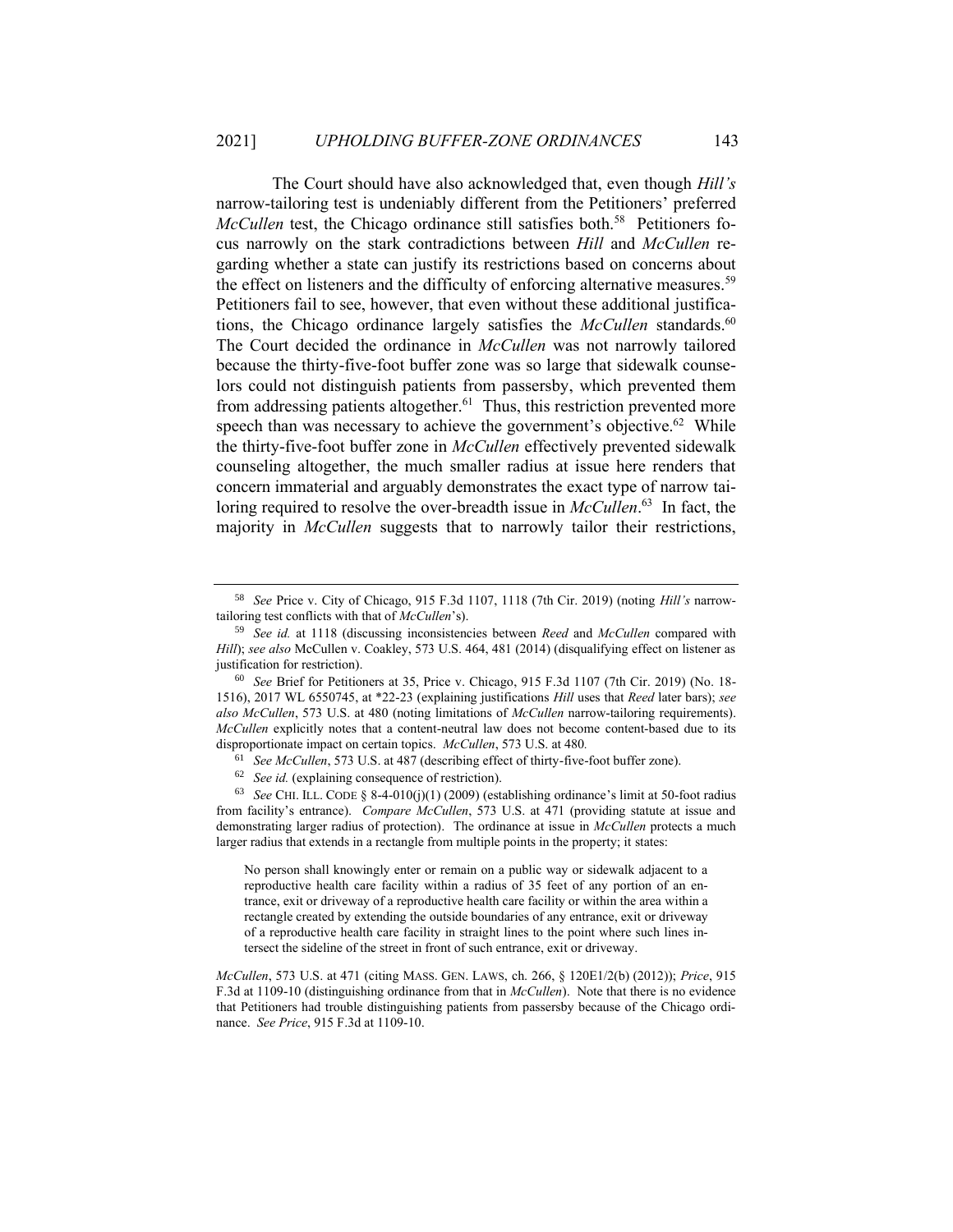Massachusetts should mimic a New York statute that is very similar to the Chicago ordinance at issue here.<sup>64</sup>

The court should have noted that the combined effect of applying both Petitioners' preferred content-neutrality requirements and narrowtailoring requirements would essentially subject all government restrictions of speech near abortion clinics to strict scrutiny, and thus presumptively make them invalid (although some are nondiscriminatory).<sup>65</sup> It is difficult to imagine any way a city could narrowly tailor a means to address its compelling interest without wandering into Petitioners' extremely overbroad world of content-based determination.<sup>66</sup> Regardless of the speech's goal, an ordinance that restricts all speech within eight feet of patients near abortion clinics— regardless of the goal of the speech— would fail because it would prohibit patients from uttering so much as a harmless "excuse me" on their way into the clinic.<sup>67</sup> Consequently, this would regulate substantially more speech than is necessary to achieve this goal; however, it is difficult to imagine how lawmakers could write laws that would allow such impersonal, harmless speech while still addressing their legitimate interests

<sup>64</sup> *See McCullen*, 573 U.S. at 491 (suggesting alternative to address narrow-tailoring requirement). The Court in *McCullen* suggested that the Commonwealth adopt a statute similar to one in New York City, which "not only prohibits obstructing access to a clinic, but also makes it a crime 'to follow and harass another person within 15 feet of the premises of a reproductive health care facility.'" *Id.* (citing N. Y. C., N.Y. ADMIN. CODE § 8-803(a)(3) (2014)).

<sup>65</sup> *See* Reed v. Town of Gilbert, 576 U.S. 155, 179-82 (2015) (Kagan, J., concurring) (discussing problem with "entirely reasonable" speech being subjected to strict scrutiny). Justice Kagan's concurrence explains that even if speech restrictions are reasonable, the Court will strike down most of these restrictions if they must always apply strict scrutiny. *Id.* at 180; *see also* Victoria L. Killion, *Facing the FACT Act: Abortion and Free Speech (Part II)*, CONG. RES. SERV. 1, 2 (Jan. 2018), https://fas.org/sgp/crs/misc/LSB10056.pdf (explaining presumption of invalidity under strict scrutiny). Killion emphasized that in *Reed*, Justice Kagan noted that in prior cases, the Court had considered not only the wording of the challenged law, but also whether it has "the intent or effect of favoring some ideas over others." Killion, *supra* note 65, at 2. Justices Kagan, Breyer, and Ginsburg "expressed concern that applying strict scrutiny to all ostensibly contentbased laws would invalidate some 'entirely reasonable' ones. The majority in Reed rejected this argument, favoring a clear rule that leaves room for content-neutral distinctions and sufficiently tailored content-based ones." Killion, *supra* note 65, at 2.

<sup>66</sup> *See* Brief for Petitioners, *supra* note 60, at 23-24 (oversimplifying analysis by stating Chicago ordinance at issue "bans certain categories of speech while permitting others and is therefore content-based."). Petitioners prefer that courts consider *Reed's* use of "purpose" to mean that courts should apply strict scrutiny not only to restrictions that target specific meanings or types of activism, but also to restrictions that delineate specific linguistic goals regardless of their viewpoint or message. *Id.*

<sup>67</sup> *See* Chen, *supra* note 28, at 38 (explaining effect of overbreadth on First Amendment cases). Chen notes that the standard for narrow-tailoring involves the government choosing a means that is not "substantially broader than necessary" to achieve its interests. *Id.*